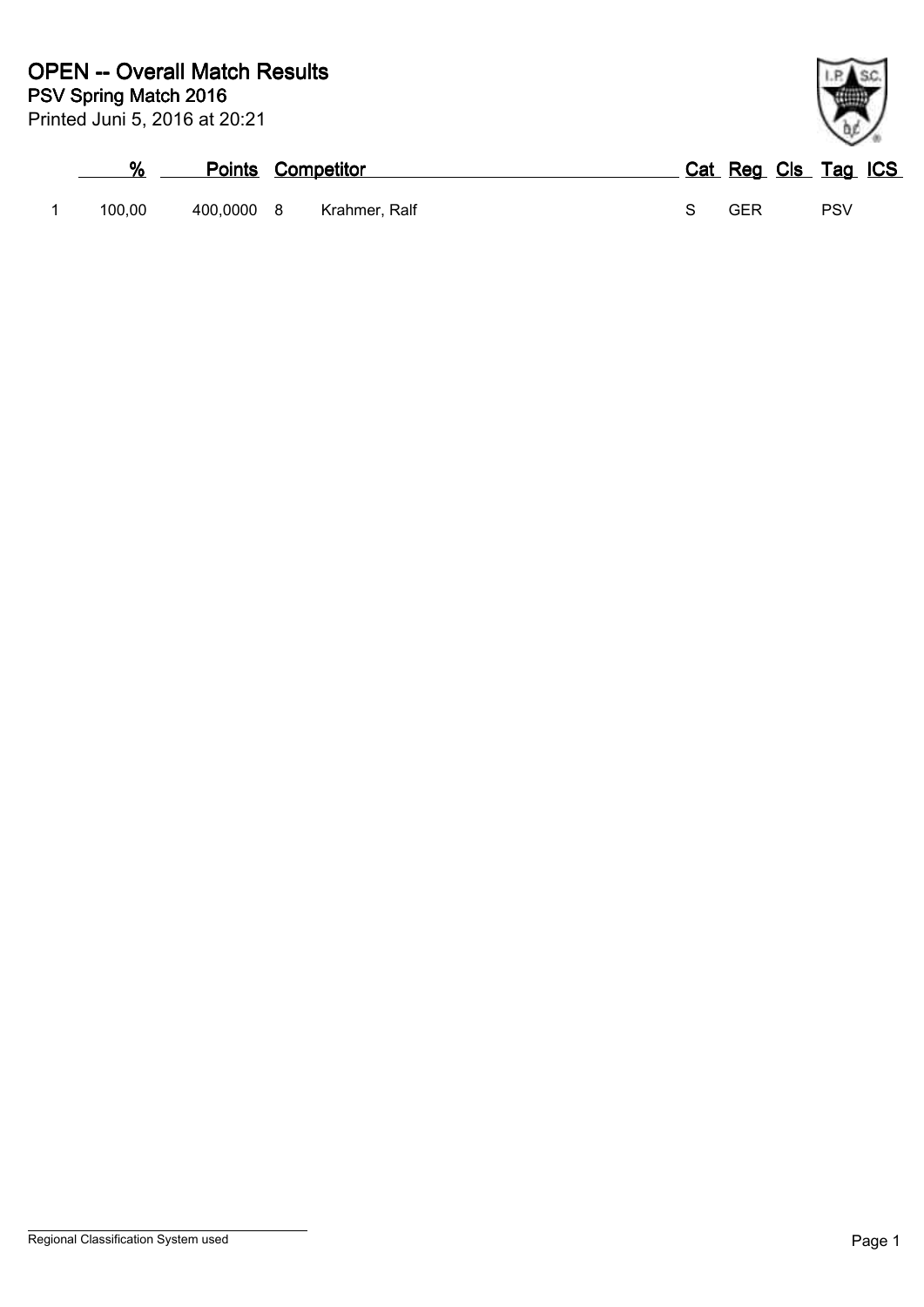**PSV Spring Match 2016 PRODUCTION -- Overall Match Results**

|                | $\frac{9}{6}$ | <u>Points</u> |    | <b>Competitor</b>   |   | Cat Reg Cls Tag ICS |            |  |
|----------------|---------------|---------------|----|---------------------|---|---------------------|------------|--|
|                | 100,00        | 339,2273      | 9  | Kraus, Patrick      |   | <b>GER</b>          |            |  |
| $\overline{2}$ | 96,21         | 326,3822      | 15 | Simon, Kai          |   | <b>GER</b>          |            |  |
| 3              | 93,24         | 316,3002      | 6  | Hoiss, Michael      |   | <b>GER</b>          | <b>PSV</b> |  |
| 4              | 89,83         | 304,7405      | 13 | Schuster, Markus    |   | <b>GER</b>          | <b>PSV</b> |  |
| 5              | 85,37         | 289,5996      | -2 | Aron, Michael       |   | <b>GER</b>          | <b>PSV</b> |  |
| 6              | 84,83         | 287,7595      | -7 | Konstantin, Andreas |   | <b>GER</b>          | <b>PSV</b> |  |
| $\overline{7}$ | 65,50         | 222,1808      | 14 | Schütz, Daniel      |   | <b>GER</b>          | <b>PSV</b> |  |
| 8              | 59,34         | 201,2979      | -3 | Baumann, Max        |   | <b>GER</b>          | <b>GST</b> |  |
| 9              | 57,98         | 196,6898      | 17 | Schneider, Gregor   |   | <b>GER</b>          | <b>PSV</b> |  |
| 10             | 50.61         | 171,6802      | 5  | Götzfried, André    | S | <b>GER</b>          | <b>PSV</b> |  |
| 11             | 31,30         | 106,1796      | 11 | Riemer, Franz       |   | <b>GER</b>          |            |  |
| 12             | 20,70         | 70,2189       | 16 | Herrmann, Sandra    |   | <b>GER</b>          |            |  |